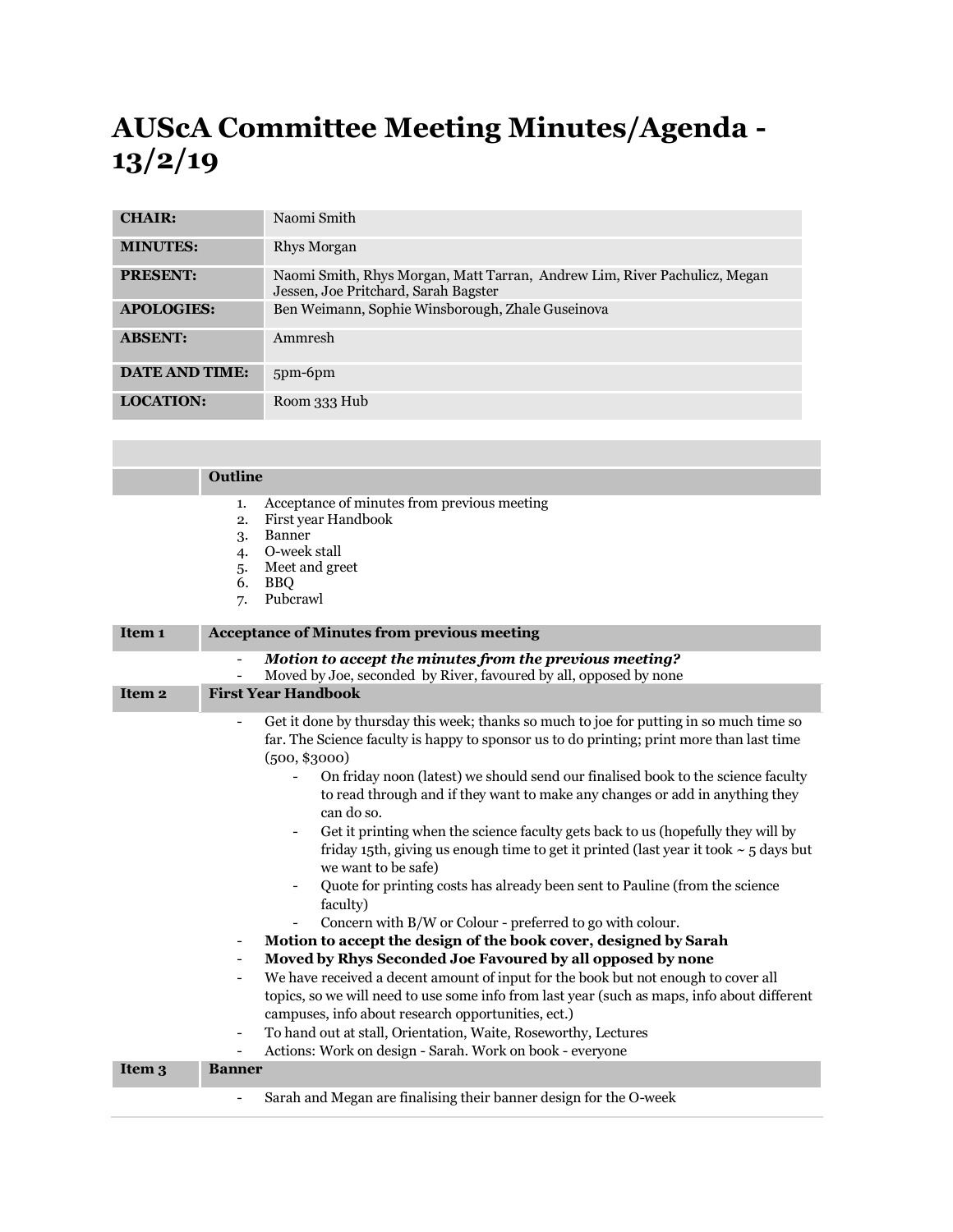| Item 4 | Motion to accept the banner cover?<br>Moved by joe Seconded by Andrew Approved by all Opposed by none<br>$\overline{a}$<br>We can submit the design to be printed at office-works on Thursday (tomorrow) to give<br>at least one week for the banner to be printed and ready for the O-Week<br>Action: Matt to apply for a grant to the union<br>Action: complete design by tomorrow (14th/2/19)<br><b>O-week stall</b>                                                                                                                                                                                                                                                                                                                                                                                                                                                                                                                                                                                                                                                                                                                                                                                                                                                                                                                                                                                                                                                                                                                                                                                                                                          |
|--------|------------------------------------------------------------------------------------------------------------------------------------------------------------------------------------------------------------------------------------------------------------------------------------------------------------------------------------------------------------------------------------------------------------------------------------------------------------------------------------------------------------------------------------------------------------------------------------------------------------------------------------------------------------------------------------------------------------------------------------------------------------------------------------------------------------------------------------------------------------------------------------------------------------------------------------------------------------------------------------------------------------------------------------------------------------------------------------------------------------------------------------------------------------------------------------------------------------------------------------------------------------------------------------------------------------------------------------------------------------------------------------------------------------------------------------------------------------------------------------------------------------------------------------------------------------------------------------------------------------------------------------------------------------------|
|        |                                                                                                                                                                                                                                                                                                                                                                                                                                                                                                                                                                                                                                                                                                                                                                                                                                                                                                                                                                                                                                                                                                                                                                                                                                                                                                                                                                                                                                                                                                                                                                                                                                                                  |
|        | Something interesting at our stall, some others are doing things like face painting, video<br>games, ect. Could simply have small science experiments? (will also be selling previous<br>year's shirts and potentially order shirts for our pub crawl?)<br>-Props and items to bring in for display<br>Action: ask to borrow items from the science faculty<br>Advertise on our fb that we will be on the maths lawns, something small like<br>"come down to the maths lawns on tuesday to see us" and include a picture<br>of our members, say its only \$5 to sign up, ect.<br>Action: create an event for our o-week stall<br>Please fill out the poll if you haven't already, I'll create the schedule this friday and send<br>it out to everyone then too. See AUU templates for staff roster<br>Action: make roster - Naomi<br>Get a list of people interested in shirts for pubcrawl and email them when the shirts are<br>$\overline{\phantom{a}}$<br>available<br>Notes from today's meeting with the union about our O-stall<br>$\qquad \qquad \blacksquare$                                                                                                                                                                                                                                                                                                                                                                                                                                                                                                                                                                                           |
| Item 5 | Stock standard. Sign in. Nothing unregistered.<br><b>Meet and greet</b>                                                                                                                                                                                                                                                                                                                                                                                                                                                                                                                                                                                                                                                                                                                                                                                                                                                                                                                                                                                                                                                                                                                                                                                                                                                                                                                                                                                                                                                                                                                                                                                          |
|        | Room (sprigg room) is booked 6:10 - 9:30 since other times weren't available, maybe we                                                                                                                                                                                                                                                                                                                                                                                                                                                                                                                                                                                                                                                                                                                                                                                                                                                                                                                                                                                                                                                                                                                                                                                                                                                                                                                                                                                                                                                                                                                                                                           |
|        | should host the event 6:30 to 9:15? To allow for time to clean up after, etc.<br>Poster for the event; naomi has drawn up some designs, do they need any<br>changes?<br>Motion to use both. Merge them together.<br>$\qquad \qquad \blacksquare$<br>Action: Naomi to edit them together<br>$\overline{\phantom{a}}$<br>Naomi has gotten into contact with the games club president and has organised games<br>$\qquad \qquad \blacksquare$<br>to be available at our event. They have confirmed they will be free to borrow (we can do<br>science-specific games as well as general games), but the members unfortunately won't<br>be at our event because their SGM will be there then<br>Action: create a new poster that's horizontal for digital signage<br>Pizza - Matt to apply for a grant - how much pizza do we need<br>Suggestion to use bottles of soft drink and pizza - roughly 20pizzas<br>Bingo for science students - find one of each different type of science student, ect. Good<br>for getting members to know each other. (will redecide at next meeting)<br>To vote in a first year rep - advertise that through lecture bashing and during O-week<br>Anyone on the committee is welcome to help out if they're keen to practice<br>public speaking :) (maybe in groups of 2 people per lecture)<br>Create a roster using the course outline already<br>Create a brief speech and contact first year coordinators - Rhys to do use ppt<br>$\overline{\phantom{a}}$<br>too<br>Voting will be at 7pm (advertise to members so they know when to turn up)<br>Students can email us with 'about themselves' info before the voting to still be |
|        | included if they are busy at the time (or maybe make an online application?<br>Include it when we advertise this on fb)<br>During that we can also announce the bingo prize too<br>Advertise the meet and greet after our O-week stalls on fb                                                                                                                                                                                                                                                                                                                                                                                                                                                                                                                                                                                                                                                                                                                                                                                                                                                                                                                                                                                                                                                                                                                                                                                                                                                                                                                                                                                                                    |
|        |                                                                                                                                                                                                                                                                                                                                                                                                                                                                                                                                                                                                                                                                                                                                                                                                                                                                                                                                                                                                                                                                                                                                                                                                                                                                                                                                                                                                                                                                                                                                                                                                                                                                  |